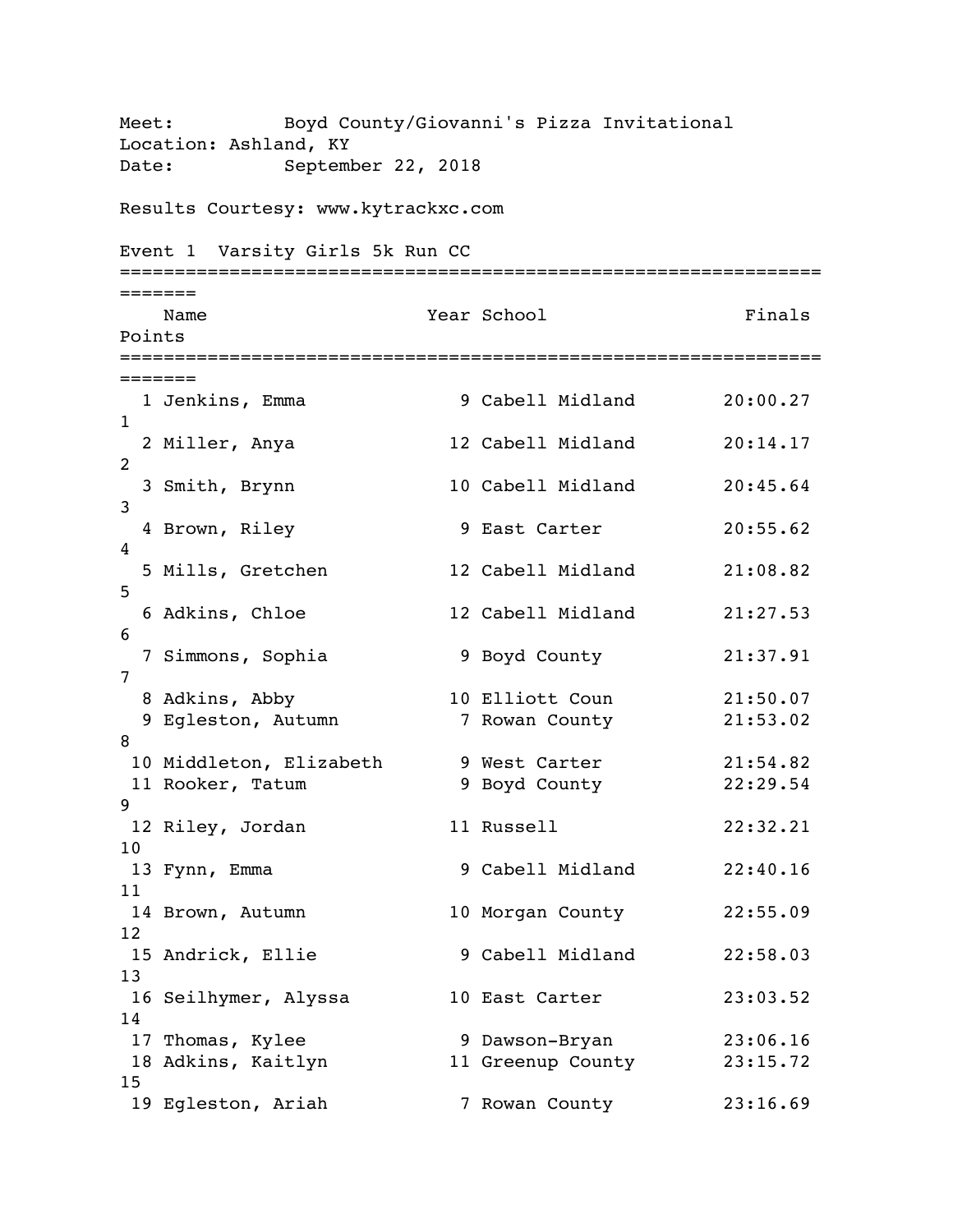| 16 |                                     |                   |          |
|----|-------------------------------------|-------------------|----------|
|    | 20 Cecil, Sarah                     | 11 Dawson-Bryan   | 23:17.41 |
|    | 21 Holmes, Ellie                    | 9 Dawson-Bryan    | 23:31.40 |
|    | 22 Cantrell, Anna                   | 7 Morgan County   | 23:50.37 |
| 17 |                                     |                   |          |
|    | 23 Goodman, Riley                   | 8 Russell         | 23:58.65 |
| 18 |                                     |                   |          |
|    | 24 Stricker, Hannah                 | 9 Cabell Midland  | 24:03.08 |
|    | 25 Londeree, Emma                   | 9 Cabell Midland  | 24:03.52 |
|    | 26 Parker, Jasmin                   | 12 Boyd County    | 24:03.64 |
| 19 |                                     |                   |          |
|    | 27 Bobyack, Anlen                   | 7 Rowan County    | 24:09.70 |
| 20 |                                     |                   |          |
|    | 28 McSorley, Stevie                 | 8 Russell         | 24:14.60 |
| 21 |                                     |                   |          |
|    | 29 Bolin, Faith                     | 11 Morgan County  | 24:24.69 |
| 22 |                                     |                   |          |
|    | 30 Hill, Aubrey                     | 10 Russell        | 24:25.62 |
| 23 |                                     |                   |          |
|    | 31 Jeffers, Brettina                | 12 Spring Valley  | 24:29.81 |
| 24 |                                     |                   |          |
|    | 32 Irwin, Faith                     | 12 Cabell Midland | 24:32.76 |
|    | 33 Daniel, Jaime-lynn               | 10 Morgan County  | 24:35.66 |
| 25 |                                     |                   |          |
|    | 34 Perry, Krista                    | 10 Morgan County  | 24:41.84 |
| 26 |                                     |                   |          |
|    | 35 Wallace, Hannah                  | 9 Cabell Midland  | 24:56.88 |
|    | 36 Mills, Alaina                    | 12 Cabell Midland | 24:57.48 |
|    | 37 Austin, Rylee                    | 12 Raceland       | 25:01.06 |
| 27 |                                     |                   |          |
|    | 38 Gill, Abby                       | 9 Cabell Midland  | 25:06.37 |
|    | 39 Joseph, Isabella                 | 12 Raceland       | 25:07.96 |
| 28 |                                     |                   |          |
|    | 40 Wireman, Brooklynn               | 9 Greenup County  | 25:09.58 |
| 29 |                                     | 7 East Carter     |          |
| 30 | 41 Stephens, Mary                   |                   | 25:12.51 |
|    |                                     | 9 Elliott Coun    | 25:13.14 |
|    | 42 Cox, Mikaila<br>43 Atkins, Josie | 8 Russell         | 25:20.22 |
| 31 |                                     |                   |          |
|    |                                     | 7 Pikeville       | 25:23.01 |
| 32 | 44 Howard, Sara Kate                |                   |          |
|    | 45 Earlywine, Carys                 | 9 Fleming County  | 25:39.06 |
|    | 46 Greene, Emily                    | 8 Rowan County    | 25:41.24 |
| 33 |                                     |                   |          |
|    | 47 Whalen, Emily                    | 12 Cabell Midland | 25:54.34 |
|    | 48 Draper, Baylee                   | 9 Wayne           | 26:01.44 |
|    |                                     |                   |          |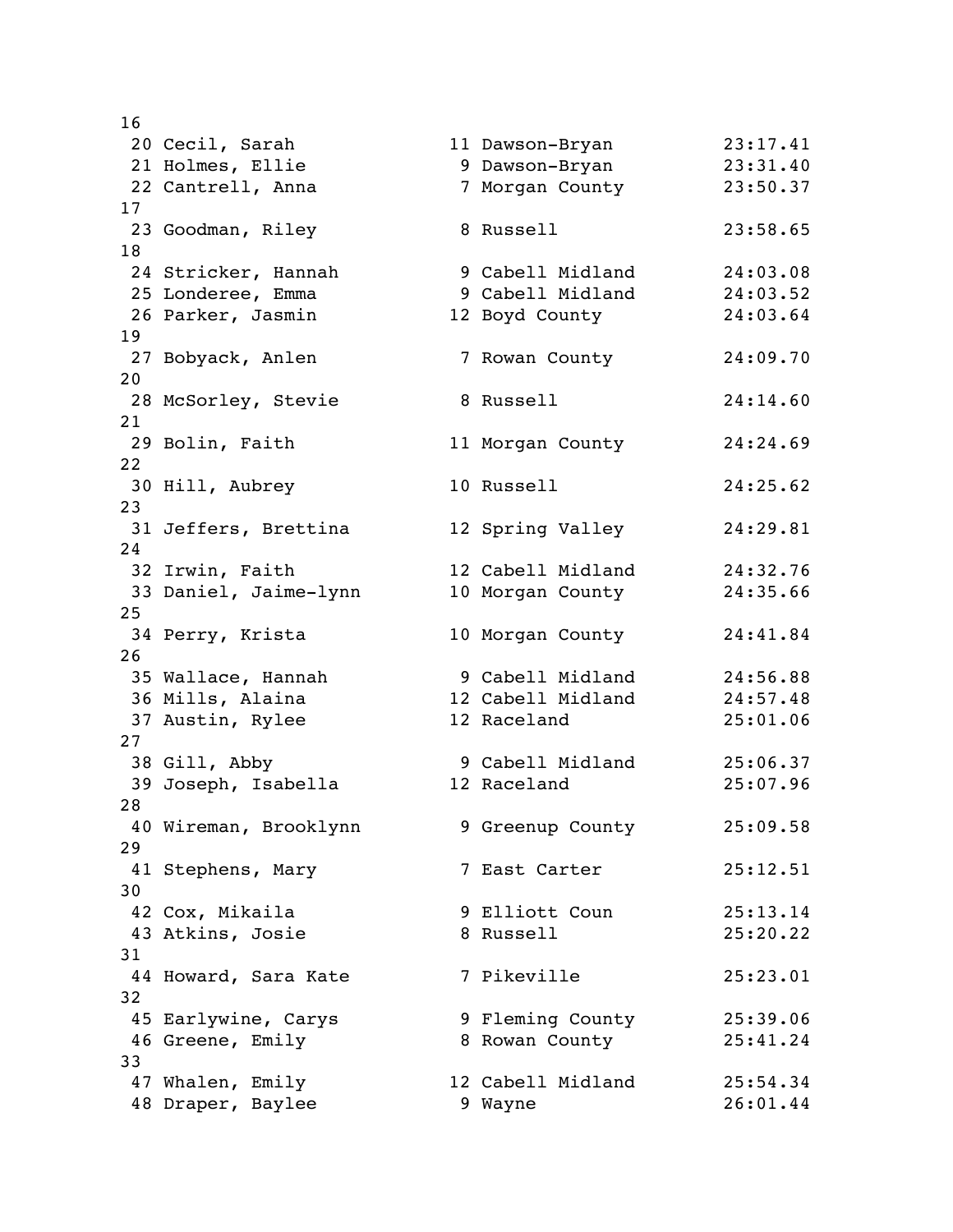49 Adams, Kelcie 9 Pikeville 26:03.03 34 50 Hester, Torie 8 Russell 26:07.59 35 51 Braudis, Jaden 7 Morgan County 26:16.38 36 52 Marcum, Angela 12 Rowan County 26:20.46 37 53 Wireman, Jenna 11 Greenup County 26:22.68 38 54 Stevenson, Molly 10 Cabell Midland 26:32.82 55 Inskeep, Olivia 11 Russell 26:34.91 39 56 Riffe, Macie 10 Raceland 26:38.66 40 57 Harrington, Emily 9 Boyd County 26:51.54 41 58 Hoopes, Zoe 11 Cabell Midland 27:01.37 59 Roberts, Kristen 10 Rowan County 27:25.56 42 60 Gist, Claudia 10 Spring Valley 27:29.01 43 61 Keeton, Anna 12 Paintsville 27:32.52 62 Williamson, Bailey 11 Wayne 27:35.00 63 Stevens, Madison 10 Greenup County 27:54.39 44 64 Sparks, Hannah 7 Rowan County 28:04.04 45 65 Carroll, Carman 10 Cabell Midland 28:10.37 66 Billups, Natalie 10 Greenup County 28:14.97 46 67 Lewis, Zoe 10 Spring Valley 28:17.29 47 68 Nguyen, Jennifer 7 East Carter 28:22.68 48 69 Grannis, Leia 9 Fleming County 28:39.84 70 Borders, Erin 11 Boyd County 28:43.96 49 71 Booher, Jewel 10 Pikeville 28:54.68 50 72 Fields, Kelly 19 Cabell Midland 29:44.98 73 Pennington, Audrey 12 Elliott Coun 29:48.50 74 Stevenson, Alexis 10 Cabell Midland 29:50.42 75 Chapman, Kami 10 Wayne 29:57.71 76 Brunson, Alexa 10 Rowan County 30:00.15 77 Wright, Rachel 9 Pikeville 30:10.83 51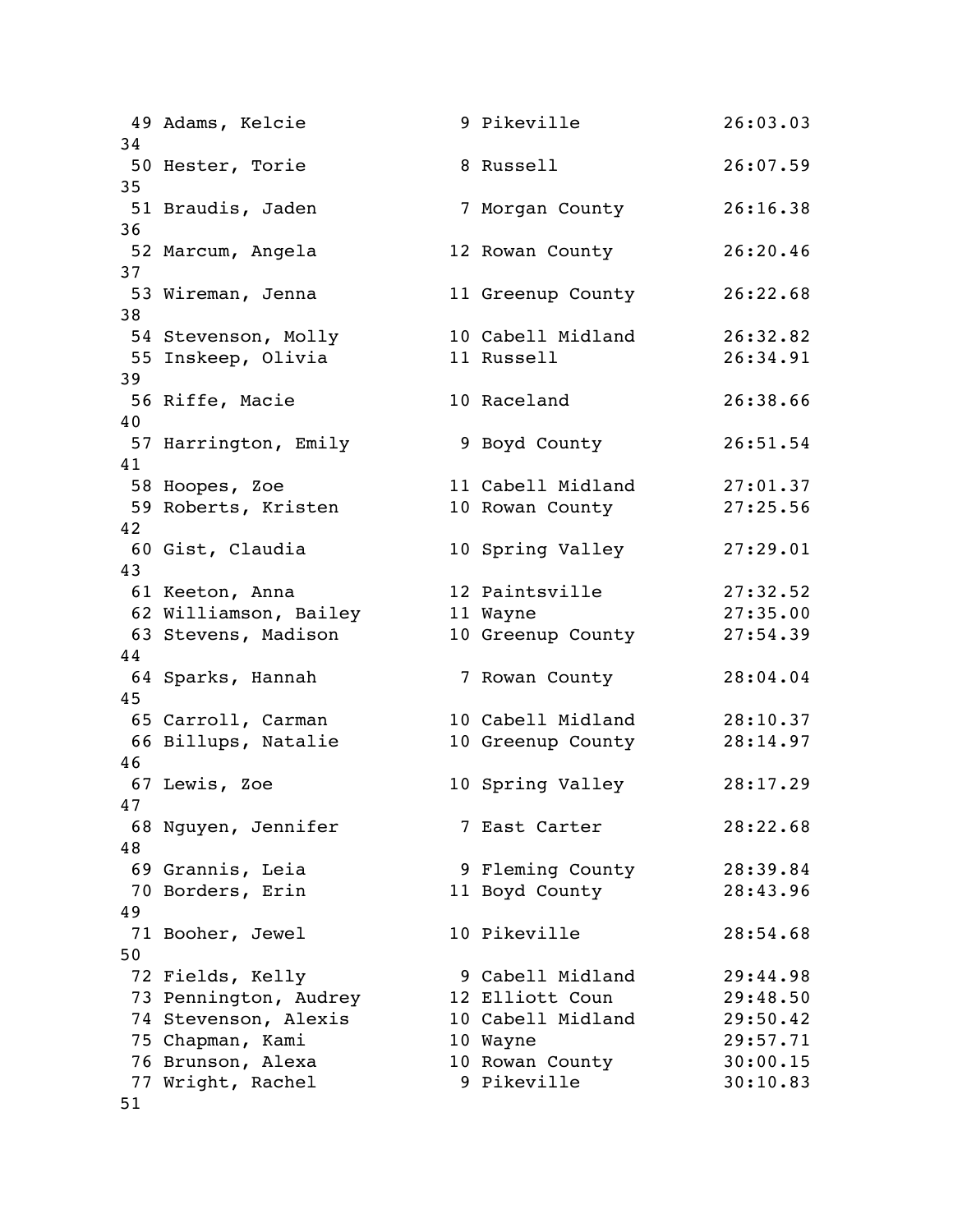|    | 78 Samples, Allie        | 10 Pikeville      | 30:13.87 |
|----|--------------------------|-------------------|----------|
| 52 |                          |                   |          |
|    | 79 Miller, Charlotte     | 12 Cabell Midland | 30:32.33 |
|    | 80 Lovejoy, Karsyn       | 9 Cabell Midland  | 30:36.62 |
|    | 81 Ousley, Hannah        | 11 Paintsville    | 30:46.81 |
|    | 82 Sodersten, Elin       | 12 Spring Valley  | 30:57.26 |
| 53 |                          |                   |          |
|    | 83 Ferry, Sarah          | 12 Spring Valley  | 31:12.58 |
| 54 |                          |                   |          |
|    | 84 Copley, Tiffany       | 9 Pikeville       | 31:31.08 |
| 55 |                          |                   |          |
|    | 85 Owens, Marisa         | 9 Cabell Midland  | 31:33.59 |
|    | 86 Murray-shrader, Paige | 10 Cabell Midland | 31:37.05 |
|    | 87 Queen, Elizabeth      | 11 Wayne          | 31:50.28 |
|    | 88 Jones, Hannah         | 9 Elliott Coun    | 32:00.88 |
|    | 89 Quillen, Katelyn      | 12 Raceland       | 32:18.58 |
| 56 |                          |                   |          |
|    | 90 Al Akhrass, Christina | 8 Pikeville       | 32:19.92 |
| 57 |                          |                   |          |
|    |                          |                   |          |
|    | 91 Baldridge, Kayla      | 12 Boyd County    | 32:26.64 |
| 58 |                          |                   |          |
|    | 92 Billups, Gracie       | 7 Greenup County  | 32:28.14 |
| 59 |                          |                   |          |
|    | 93 Hall, Audrey          | 7 Greenup County  | 32:41.24 |
| 60 |                          |                   |          |
|    | 94 Werth, Erica          | 8 Pikeville       | 33:10.71 |
|    | 95 Hall, Olivia          | 9 Pikeville       | 33:57.53 |
|    | 96 Holbert, Kaylee       | 9 Raceland        | 34:40.51 |
| 61 |                          |                   |          |
|    | 97 Castle, Jerah         | 10 Paintsville    | 35:07.45 |
|    | 98 Bush, Josalynn        | 9 East Carter     | 35:22.04 |
| 62 |                          |                   |          |
|    | 99 Copeland, Alice       | 10 East Carter    | 35:31.68 |
| 63 |                          |                   |          |
|    | 100 DeMattie, Isabella   | 11 Spring Valley  | 37:58.66 |
| 64 |                          |                   |          |
|    | 101 Patrick, Kennedy     | 9 Greenup County  | 41:12.45 |
|    | 102 Pennington, Kylie    | 11 East Carter    | 42:22.92 |
| 65 |                          |                   |          |
|    | 103 Holley, Sarah        | 11 Boyd County    | 43:17.50 |
| 66 |                          |                   |          |

|                             |      |             | Team Scores |  |  |   |     |  |
|-----------------------------|------|-------------|-------------|--|--|---|-----|--|
| --------------              |      |             |             |  |  |   |     |  |
| Rank Team<br>$*6$ $*7$ $*8$ | $*9$ | Total 1 2 3 |             |  |  | 4 | - 5 |  |